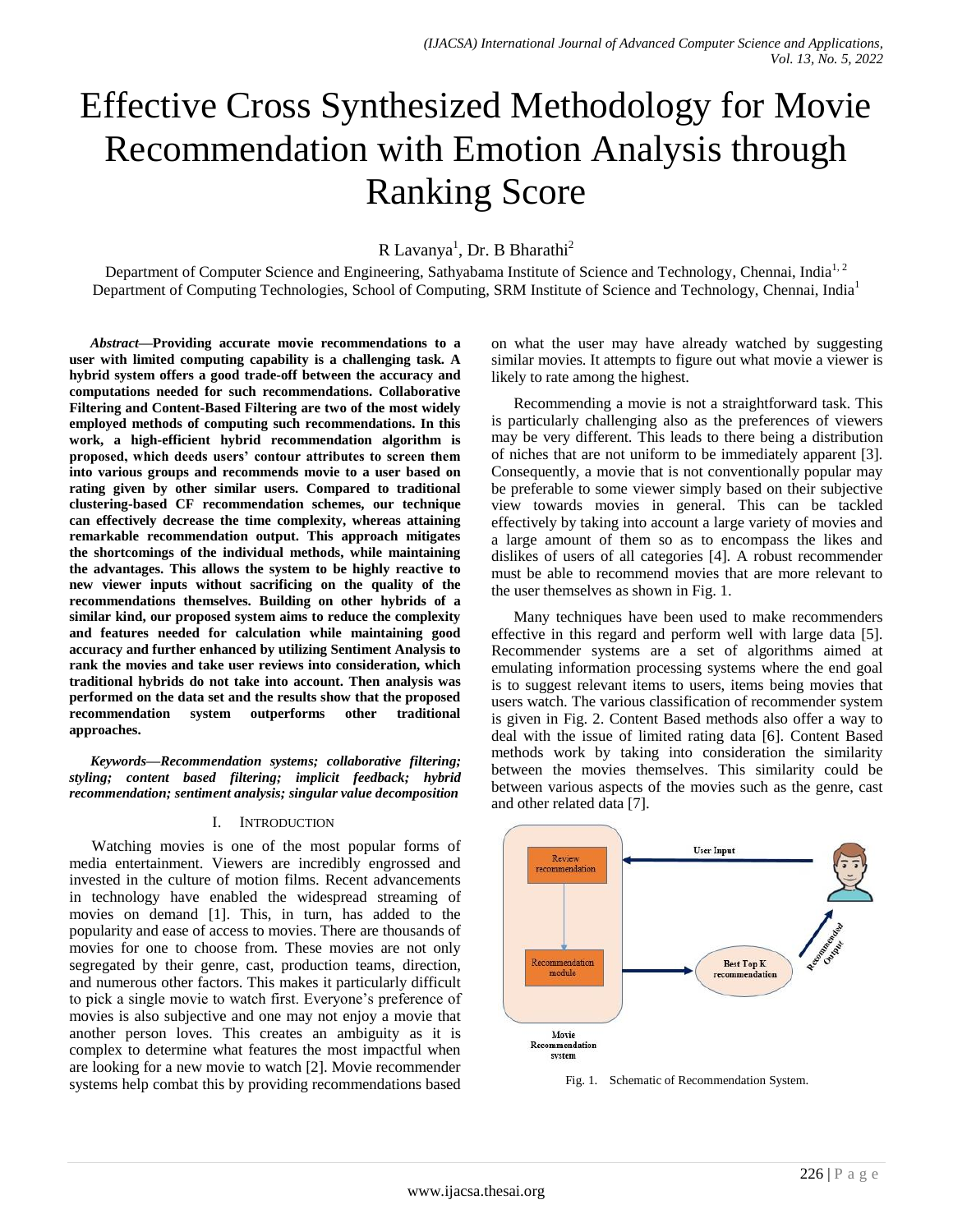

Fig. 2. General Classification of Recommendation System.

A problem that arises with the content-based system is an uncertainty if the system can take the user's behavior towards one genre or source and apply that preference shown to all the other content present in the system. If the engine simply keeps suggesting content similar to what the user is already watching, its value goes down quite a bit in some sectors of recommendation. The Collaborative Filtering approach recommends items by creating a profile for users [8]. The similarity between the profiles is based on the movies rated. If the user rates certain movies high then the algorithm would look for other users who have also rated the same movie highly or in the range of the rating by the user to whom it is to give recommendations. It then predicts what rating the user would give to a movie that they have not seen based on how they have rated the movies they have already seen. Therefore, Collaborative Filtering works well where there is history available for the user ratings on other movies [9]. This however is also a drawback as new users do not have many ratings and this poses a problem for Collaborative Filtering [10]. Based on the advantages, a hybrid system seems to be the most promising approach to mitigate the drawbacks of these common systems and to bring forth their advantages [11]. There are many ways in which Hybrid models can be used: by extrapolating separate content-based recommendation list and collaborative-based recommendation list of predictions and unifying them as one single list; using collaborative-based methods as a primary approach and enhancing them by adding content-based capabilities; using content-based methods as a primary approach and enhancing them by adding collaborativebased capabilities; combining the capabilities and features of both models and creating one single model . This paper is structured as tails: Section 1 emphasis the introduction. Section 2 emphasis the related study and the narrative of the objective. The procedures and resources are discoursed in Section 3 and their exploration and clarifications are exposed in Section 4. The conclusion was clarified in Section 5.

The rest of the paper flows as literature survey in Section II, Section III explain the methodology and implementation process of recommendation system, Section IV describes the comparison and analysis of various recommendation techniques, and Sections V and VI briefs the conclusion and future work.

## II. RELATED WORK

Collaborative Filtering algorithm generates a user profile based on the ratings the viewer has given to other movies. If two users have rated similar kind of movies highly, this means that there is a good chance they may prefer similar movies. If the other viewer has already rated other movies, it allows the system to predict if the target viewer will enjoy it or not. This is the basic premise of how a Collaborative Filtering system would recommend a movie [12]. Collaborative Filtering has been widely employed in many ways, and a lot of academic work has revolved around combining other techniques to boost the performance of such a method. One of the main issues when it comes to Collaborative Filtering is that the computations needed are heavy. Thus in most cases, it has trouble when trying to scale the data up [5]. The method uses Self-Organizing Map Neural Networks [13] to carry out Collaborative Filtering. This method offers a good alternative as the Self Organizing Map Neural Network is not very computationally heavy. While this method worked well for the data, the data itself only comprised of a few dozen movies and about a hundred and seventy users. This makes it hard to judge if the effectiveness of this technique will remain high when faced with a larger dataset, or one with more features.

This multilayer perceptron neural network system works by utilizing the reduction in error in prediction by subjecting the training data to go through multiple passes of a neural network [14]. This method is promising as it does not need to have a deep network for classification. This is particularly effective for polar sentiment data, which will be the focus of the proposed system. This is because for binary classification, a very deep neural network may in fact introduce overfitting to the data. Overfitting occurs when the data trains too well for the test set. This may result in the model performing really well for the trained data but not for the actual target or testing data itself. A shallow network also allows for faster inference time. A personalized Recommendation approach [15] grounded on Three Social Influences, Personal interest means user–item relationship and interpersonal influence and interpersonal interest similarity means user-user relationship of social networks. Probabilistic matrix Factorization makes experiments on the datasets, namely, MovieLens and yelp [16]. Tactically this removes the tricky cold start and data sparsity.

A recommendation system for real estate websites [17] is that it helps consumers in acquiring new properties or homes. Recommendation system is proven by merging case based reasoning (CBR) and Ontology. Former systems supports single characteristic exploration systems but this system support multivalued search system. Sentiment Analysis can also be used along with Collaborative Filtering for better and more inclusive results. The system [18] was trained on data where all the users had given a large number of ratings. This brings into question how well the system would perform where the ratings are limited. Also, the similarities between other features of the movies, such as genre, were not considered in the study.

The author in [19] used a Diverse Collaborative Prediction to combine Collaborative Filtering with Content-Based filtering. This system gave better results than just the individual techniques did, however this method does not consider reviews either. The author in [20] employed an Item-Based Collaborative Filtering model with a Content Based one. The predictions are reached by the TF-IDF method with the nearest neighbor predictions. The MovieLens and Film Trust datasets were used for training and testing this system. The author in [21] used a cosine similarity matrix that showed better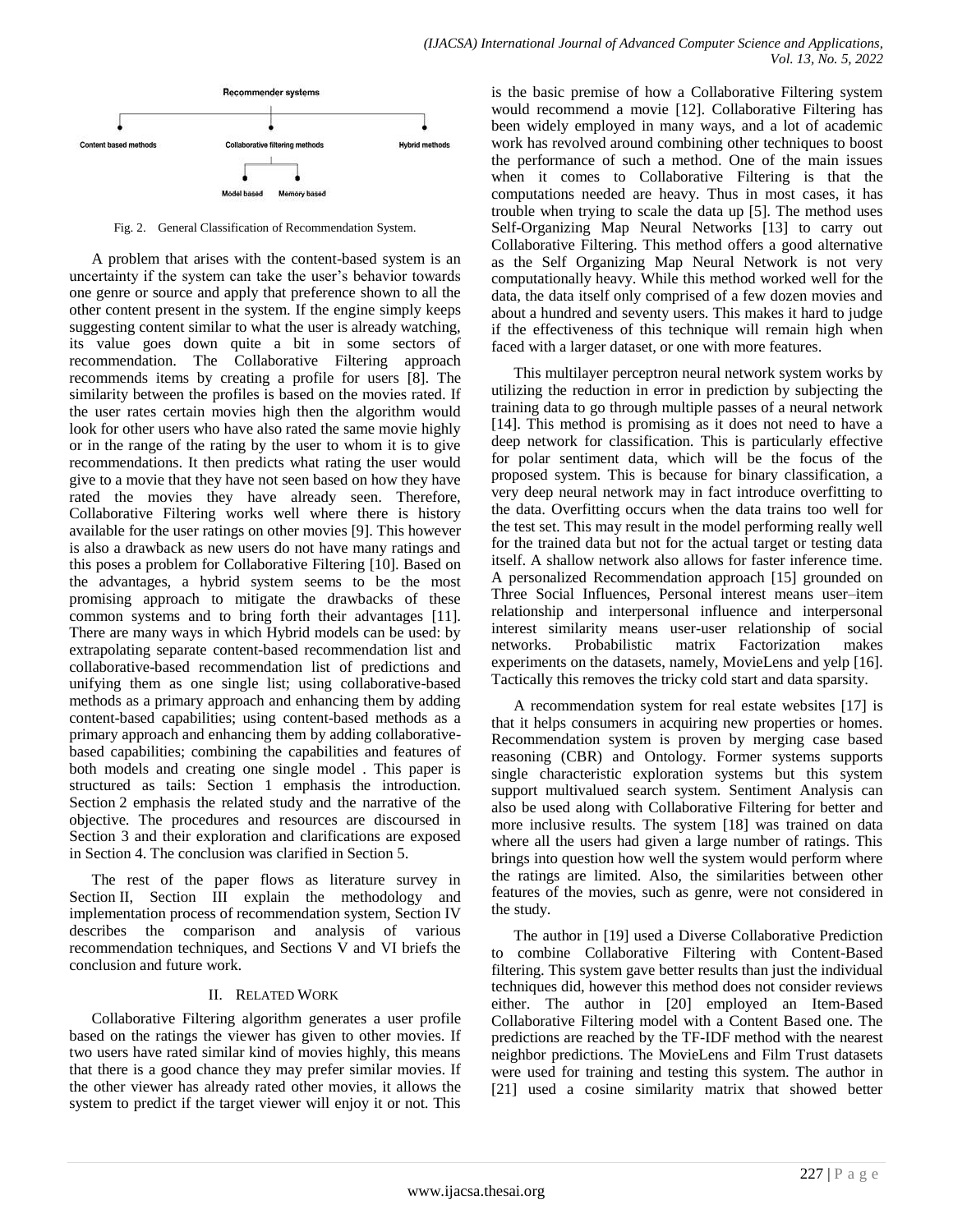accuracy than that of the other systems, but it also did not take written reviews into consideration.

Another study [22] showed that the Singular Value Decomposition worked well for recommendations. These studies support that the TF-IDF and SVD methods take a lot of heavy computation, but they give some of the most accurate results for recommendations. The author in [23] focused on the hybrid recommendation model which encouraged the user's social data, reviews, and ratings available.

This model of recommendation consists of six processes, review transformation, the feature generation, community prediction, model training, feature blending, and prediction and the last one, evaluation criteria for ontology based recommendations. This [24,27] mainly focuses on a system which helps to provide details analysis about the items which are arranged by the wishes of the similar users. The recommendation system with the proper recommendation for this research will be used in suggesting the item selection system by making a recommendation system with the help of an item-based collaborative filtering methodology. Based on the literature, the associated research challenges are observed.

- Data sparsity may happen due to user/rating matrix is sparse and it is hard to find the users who have rated the same item.
- The existing recommendation technique requires enormous processing time and mostly user is prohibited in getting accurate recommendations that are similar to their profile.

Subsequently it is fortified about the essential for the proposed research to enhance the movie recommendation process competently. The associated objectives are proposed in this research work so as to address few issues in recommendation technique. The contribution of the research comprises.

- To provide enhanced movie recommendation system for the users through an improved hybrid recommendation algorithm combination of user-based CF (UBCF) and item-based CF(IBCF) in the context of SVD dimension reduction to improve the speed and quality of recommendation.
- To providing content related to the collection of relevant and irrelevant items for users of online service providers and to recommend movies to users based on user / item base movie ratings.

To enhance the recommendation accuracy in hybrid recommendation system through optimized sentiment analysis for providing more diverse recommendations by satisfying the requirements recommendation features.

## III. METHODOLOGY

# *A. User-Based Collaborative Filtering*

User-Based Collaborative Filtering is a technique for predicting which products a user would enjoy based on the ratings provided to that item by other users who share the target user's tastes [1]. Collaborative filtering is used by many

websites to develop their recommendation systems. Steps for Collaborative Filtering with Users: Step 1: Identifying users who are similar to the target user U. The algorithm may be used to calculate similarity between any two users 'a' and 'b'. Step 2: Estimate of an item's missing rating done as follows: Now, the target user may be quite similar to certain people while being very different from others [13, 26]. The proposed system employs a combination of Collaborative Filtering and Content Based Recommendations, further enhanced using Sentiment Analysis to rank the movies.

The movielens dataset is hired in our research paper and collected from the GroupLens [25,28], which contains 20 million ratings for around 27000 different movie titles and has a user ID, movie ID, rating, and timestamp. The Characterization of the movie's content information includes over 54058 records and includes movie ID, title, genre, director, actor, and more. The graph in Fig. 3 represents the relation between categories and the movies rated accordingly.

The data contains a huge amount of reviews. This helps retain most of the movies while reducing the number of users by about a third and represented using a seaborn graph as given in Fig. 4. This can be important in the order that we are able to see the link between a movie's specific rating and therefore how much the movie got. Therefore, we must set a threshold for a minimum number of ratings while constructing a system that recommends. So, to create this new column we use the utility of pandas' groupby. We groupby the title columns, so use the calculation method to calculate the number of ratings each movie received as shown in Fig. 5. The tags for all the movies are combined with the genre to generate a larger metadata for the movies as shown in Fig. 6. This metadata can be used to perform a Content Based approach. The goal is to keep the number of features as low as possible without compromising on the accuracy of the results.

An added benefit of keeping the features lower is that it is less complex when it comes to calculation. A lighter model will help improve the inference time.

We create the value of movie data 'rating' using movie title and calculate rating count in 'title' by applying threshold and get the result.



Fig. 3. Number of Rated Movies vs Number of Rated Category.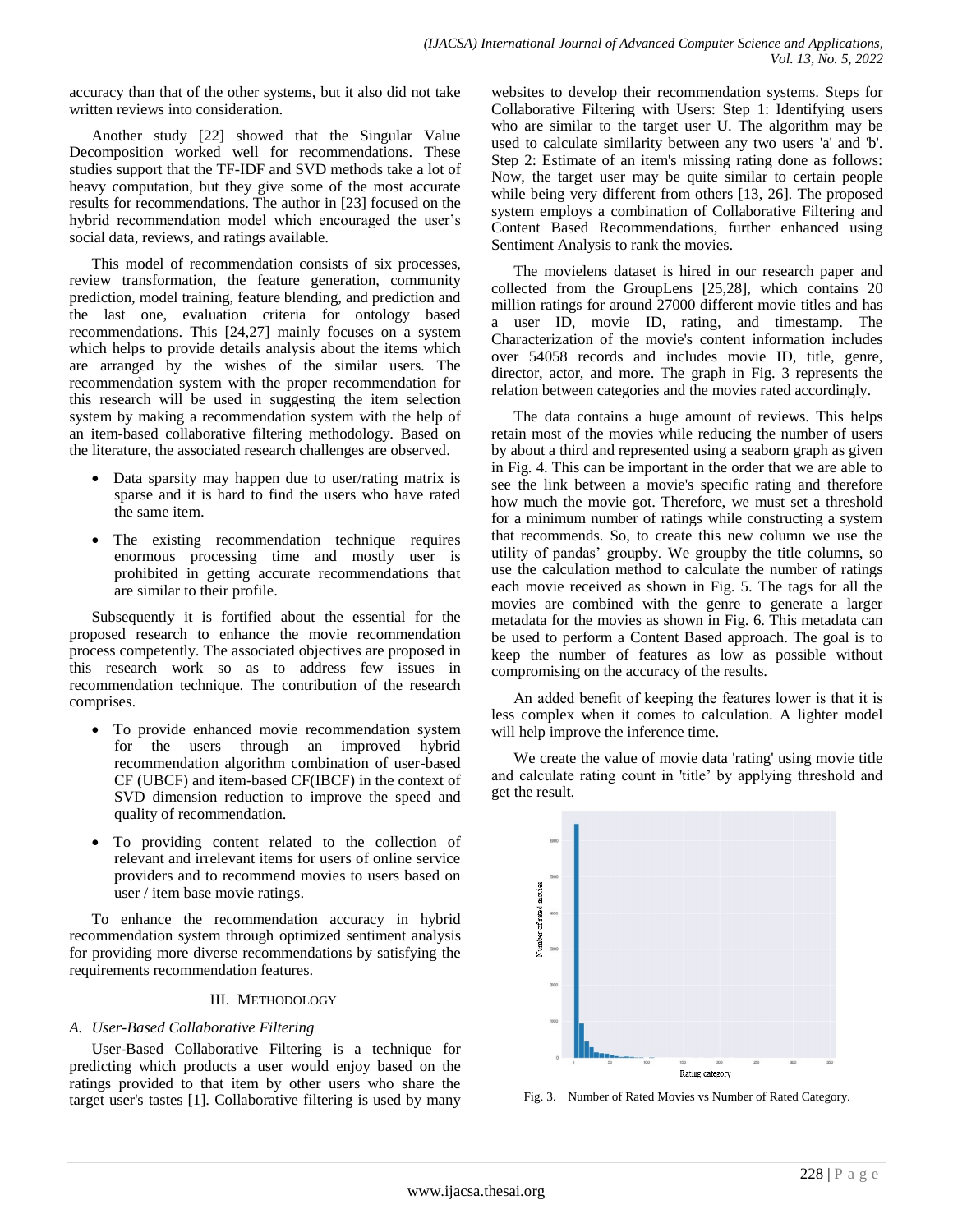

Fig. 4. Graph Representing Retained Movies vs Reduced users.

|                         | userid | movield | rating | timestamp     |
|-------------------------|--------|---------|--------|---------------|
| 0                       | 1      | 1       | 4.0    | 964982703     |
| 1                       | 1      | 3       | $-4.0$ | 964981247     |
| $\overline{\mathbf{2}}$ | 1      | 6       | 4.0    | 964982224     |
| з                       | 1      | 47      | 5.0    | 964983815     |
| 4                       | 1      | 50      | 5.0    | 964982931     |
| 1.1.1                   | --     | $-414$  | Alex   | 1.1.1         |
| 100831                  | 610    | 166534  | 4.0    | 1493848402    |
| 100832                  | 610    | 168248  |        | 50 1493850091 |
| 100833                  | 610    | 168250  | 50     | 1494273047    |
| 100834                  | 610    | 168252  |        | 50 1493846352 |
| 100835                  | 610    | 170875  | 3.0    | 1493846415    |

# 100836 rows × 4 columns

Fig. 5. Movie Data with MovieId and Ratings.

| Genres                                      | Title                                      | movield        | Index          |
|---------------------------------------------|--------------------------------------------|----------------|----------------|
| Adventure Animation Children Comedy Fantasy | Toy Story(1995)                            | 1              | $\Omega$       |
| Adventure  Children   Fantasy               | Jumanji (1995)                             | $\overline{2}$ | 1              |
| C omedviRomance                             | Grumpier Old Men (1995)                    | $\overline{3}$ | $\overline{2}$ |
| Comedy Drama Romance                        | Waiting to Exhale (1995).                  | 4              | 3              |
| Comedy                                      | Father of the Bride Part II (1995)         | 5              | $\overline{4}$ |
| 1.11                                        | $\cdots$                                   | 555            | 55             |
| Action/Animation/ Comedy/Fantasy            | Black Butler: Book of the Atlantic (2017). | 193581         | 9737           |
| Animation  ComedyFantasy                    | No Game No Life: Zero (2017)               | 193583         | 9738           |
| D <sub>rama</sub>                           | Flint (2017)                               | 193585         | 9739           |
| Action Animation                            | Bungo Stray Dogs: Dead Apple (2018)        | 193587         | 9740           |
| Comedy                                      | Andrew Dice Clay: Dice Rules (1991)        | 193609         | 9741           |

Fig. 6. Movies with Genres and Tags.

#### *B. Filtering based on Content*

The data is sampled to take a large chunk to make a training set on which the SVD loss will be trained. The movie genres are combined with tags to create the metadata of the movies. This metadata will be used to generate a Content Based Recommendation model. A segment of the data is segregated where it contains the user ID, the movie ID and the rating that the user gave to the movie as shown in Fig. 7.

| Title                                     | Rating   | Rating count         |
|-------------------------------------------|----------|----------------------|
| Toy Story(1995)                           | 1.750000 | 3                    |
| Jumanji (1995)                            | 3.84333  | $\overline{2}$       |
| Grumpier Old Men (1995)                   | 2.00000  | $\overline{2}$       |
| Waiting to Exhale (1995)                  | 0.60000  | $\overline{1}$       |
| Father of the Bride Part II (1995)        | 2.32000  | 16                   |
| Black Butler: Book of the Atlantic (2017) | 3.50000  | $\ddot{\phantom{1}}$ |
| No Game No Life: Zero (2017)              | 5.00000  | 3                    |
| Flint (2017)                              | 3.050632 | 4                    |
| Bungo Stray Dogs: Dead Apple (2018)       | 2.25000  | 24                   |
| Andrew Dice Clay: Dice Rules (1991)       | 3.75000  | $\overline{2}$       |

Fig. 7. Number of Rating of Movies after Threshold.

This data will be utilized to build the Collaborative model of the hybrid. Additionally, the movie ID and the genres as well as the tags related to the movie are segregated for building the content matrix for the hybrid system. A pass of Singular Value Decomposition is performed in order to flatten the matrix dimensions even further by introducing factorization. This also gives an idea of the variance, which indicates that the first 25 components in the ratings explain the majority of the variance.

This allows us to be even more selective for the data. SVD [22] was chosen as the preferred decomposition method as it gives reliable results and there is some flexibility on how many folds of data we can choose to train on. Furthermore, by our previous review it has been established that it is a good way to ensure high precision.

This adds up in the end when the actual recommendations are generated. Furthermore, TF-IDF is utilized to empower the hybrid recommendation module. This works well with the SVD used earlier.

## IV. COMPARISON AND ANALYSIS OF VARIOUS RECOMMENDATION APPROACHES

The Hybrid Recommender System is built with two main components, the Collaborative matrix and the Content matrix. First, the matrix of movies and their ratings are transformed into a feature matrix as given in Fig. 8. This matrix contains the movies against the users and the data contained is the rating given by the user. This featurization is done by utilization of Term Frequency-Inverse Document Frequency. This creates a large number of features, but decomposition will allow these features to be lessened, ultimately bringing down the complexity of the calculations needed. When Singular Value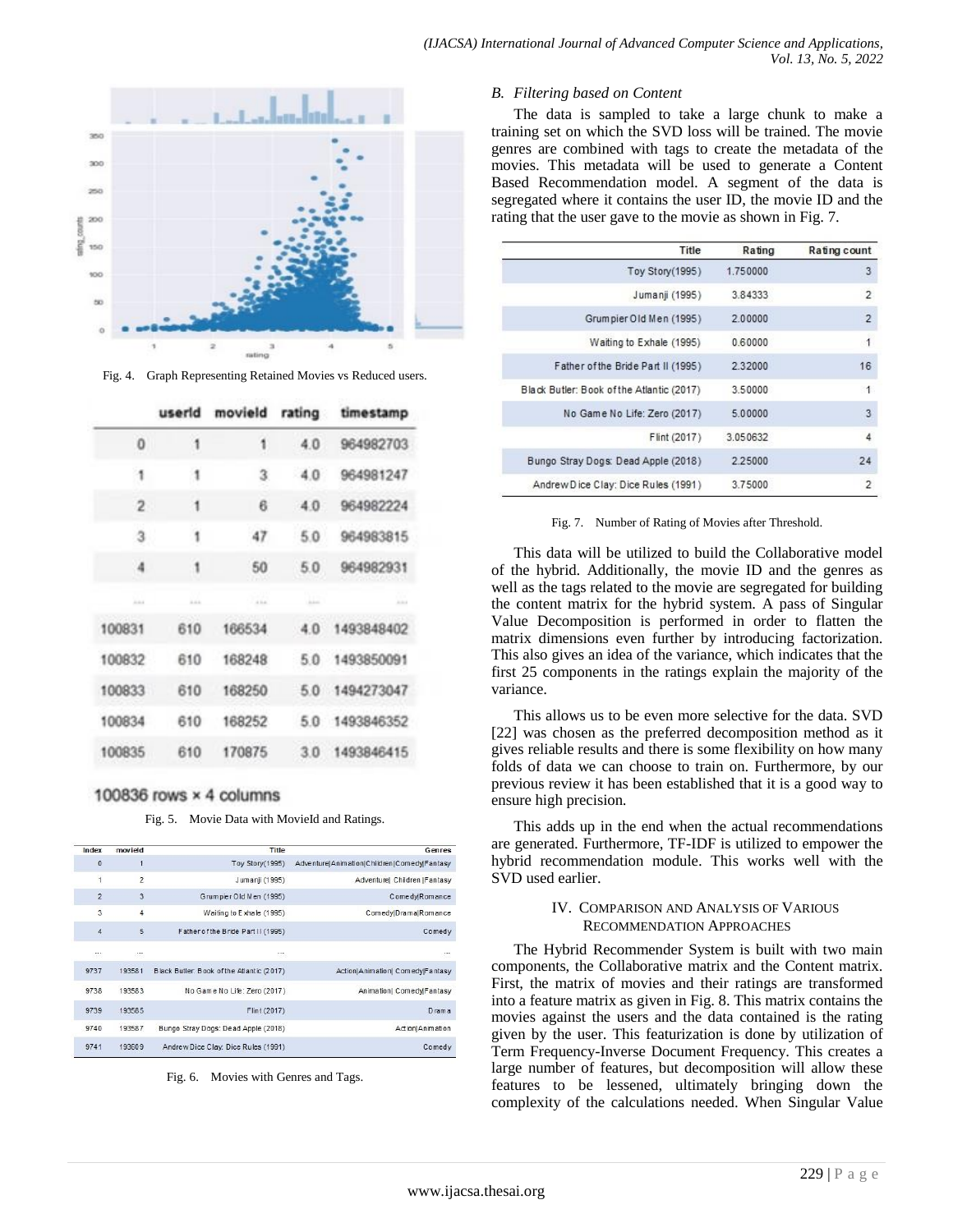Decomposition (SVD) is used on this matrix it reduces the features hundredfold. Moreover, analysis after SVD revealed that most of the variance in the data comes from about the first 125 features, which limits the features even further.

| userid  |  |                                       |  |  |  |  | $1$ 3 4 5 6 7 8 9 10 11  601          |
|---------|--|---------------------------------------|--|--|--|--|---------------------------------------|
| movield |  |                                       |  |  |  |  |                                       |
|         |  | 1 40 00 00 40 00 45 00 00 00 00 40    |  |  |  |  |                                       |
|         |  | 2 00 00 00 00 40 00 40 00 00 00       |  |  |  |  | 0.0                                   |
|         |  | 3 40 00 00 00 50 00 00 00 00 00 00    |  |  |  |  | 0.0                                   |
|         |  | 4 00 00 00 00 30 00 00 00 00 00 .     |  |  |  |  | 0.0                                   |
|         |  |                                       |  |  |  |  | 0.0                                   |
|         |  |                                       |  |  |  |  | 6 40 00 00 00 40 00 00 00 00 50 00    |
|         |  | 7 00 00 00 00 40 00 00 00 00 00 00 00 |  |  |  |  |                                       |
|         |  |                                       |  |  |  |  | 8 00 00 00 00 30 00 00 00 00 00 00 00 |
|         |  |                                       |  |  |  |  | 9 00 00 00 00 00 00 00 00 00 00 00 00 |
|         |  |                                       |  |  |  |  | 10 00 00 00 00 30 00 20 00 00 30 00   |

## Fig. 8. Feature Matrix with Movies and Ratings.

The algorithm for Hybrid SVD is proposed and it is given with detailed procedure as shown in Fig. 9 for utilizing the concept of standard SVD and enhanced further to acquire the hybrid enhanced method for obtaining low computation time for recommendation procedure.

## *A. Comparison on Traditional Approach*

Root-Mean-Square-Error (RMSE) between real ratings and predictions is a widely used measurement. The lower the RMSE, the more accurately the recommendation algorithm predicts user ratings. To get the initial phase of results on a smaller scale of dataset we decided to use Root Mean Square Error method to find out relevant recommendations as required by the user. Root Mean Square Error [26] method is frequently used method to calculate the difference between the observed measure and the predicted measure. This measurement is usually done using a mathematical formula which is as follows in (1):

where,

n = total number of values present.

 $p =$  predicted value.

 $o = observed value$ .

 $i =$  the value at given position.

So, using this formula and the data from the datasets, recommendations of movies were obtained at initial stage. Here, we used unsupervised learning to classify the data according to our needs from the dataset.

$$
RMSE = \sqrt{\frac{\sum_{i=1}^{n} (P_i - O_i)^2}{n}}
$$
 (1)

We gave some input factors as to get the relevant recommendations.

Algorithm: The HybridSVD-based dimension reduction algorithm

Input: Matrix P

Output: Correlation matrix Q,P,T

1. P is factored into three matrices Q<sub>1</sub> P<sub>1</sub> T<sub>1</sub>;

2. Reduce the  $n \times n$  matrix  $P_1$  to have only k largest diagonal values and obtain a matrix  $P_i$ ,  $i < n$ .

3. The matrices  $Q_1$  and  $T_1$  are reduced accordingly, then the reconstructed matrix  $S_k = QP_kT$  is the closest rank-n matrix to S,  $S_k \approx S_i^*$ 

4. Caculate the square root of P to be P<sup>1/2</sup> and caculate the two correlation matrixes  $OP^{1/2}$ ,  $P^{1/2}$ T.

5. Fill in the unrated data and smooth the matrix. Replace all missing values with the corresponding column average and subtract the corresponding row average from every matrix entry.

6. Caculate the SVD of S according to steps 3 and obtain the matrix Q, P, T.

7. Caculate the user correlation matrix QP<sup>1/2</sup>(m,k), denoted by U, and the item correlation matrix  $P^{1/2}T(k,n)$ , denoted by I.

8. For the matrix U(m,k), clustering method is used to obtain the similar rating usermodes and obtain the user-based commendation set Pu.

9. For the matrix  $I(k, m)$ , a set of top-K similar items towards item ij will be generated according clustering algorithm. Calculate the prediction for user on page u<sub>a</sub> and obtain the item-based commendation set Pi.

10. Sort Pu and Pi by predicted rating and obtain the commendation set P.

## Fig. 9. Hybrid SVD Algorithm.

In the experiment, comparing with the traditional UBCF, IBCF algorithm, we can learn that the HybridSVD algorithm can consistently get a lower RMSE and provide better quality of predictions as represented in Fig. 10. The density of a rating matrix can have a significant impact on the performance of collaborative filtering.



Fig. 10. Comparison of Customary and the HybridSVD Algorithm.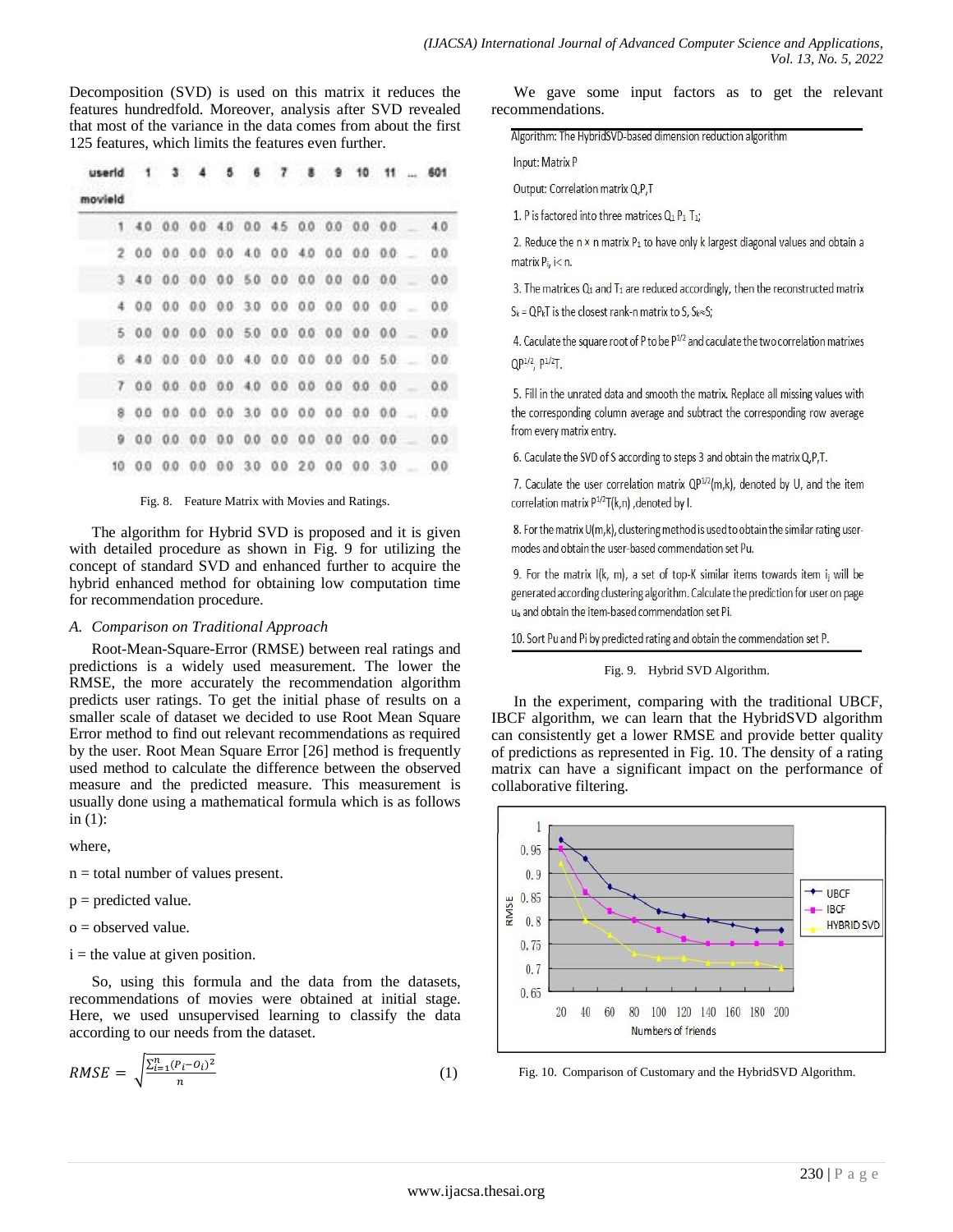

Fig. 11. Traditional vs Hybrid with Sparse Data.

In Fig. 11, we analyze how RMSE evolves with the density of rating matrix. The results indicate that the hybrid approaches consistently improves the recommendation performance regardless of sparsity of test users or items.

## *B. Sentiment Analysis for Ranking Calculation*

The Sentiment Analysis [27] is done over the Large Movie Reviews Dataset. The reviews are categorized in a polar way, so 1 is for a positive review and 0 for a negative. The method used for prediction in the proposed system is a multilayer Perceptron model [14]. Such a model has shown to be effective in predicting sentiment. For each user, the interest movie ratings are used as dimensions to create a vector. The similarity between any two users is determined by the cosine of the angle between the vectors of those two users using the formula as given in (2).

Similarly = 
$$
\cos \theta = \frac{A \cdot B}{||A|| \times ||B||}
$$
 (2)

For instance, interest movie ratings of two users are {3.5, 1.0, 4.0} and {2.0, 4.0, 0} respectively. The cosine of the angle between two vectors is calculated as 0.84624085163. This implies that the two users are approximately 84% similar to each other with respect to their interests.

Likewise, the calculation is performed for all users with respect to each other and a similarity matrix is generated. The comparison of different scores for movies based on different filtering approaches is given in Table I.

# *C. Rating Calculation*

The rating calculation for the predicted system with sentiment score is calculated as given by (3). These values are linked with the movie titles and averaged according to the titles as shown in Fig. 12. This allows it to be merged with the data used for the hybrid recommendation. This however also reduces the number of movies drastically as the recommendations available are limited.

$$
Rating_{sentiment} = \frac{\sum_{1}^{n} S_{m,n}}{n}
$$
\n(3)

The predictions generated are averaged to reach a general predicted number for the particular title. Finally, the recommendations from the hybrid system are used to predict the top k movies that would be the most relevant according to the system. These recommendations also have the predicted ratings attached to the movie titles for each user. These ratings are generated by the similarity matrix between the hybrid recommender.

To reduce the time needed to calculate the final recommendations, the proposed system simply takes these movies and then calculates a final ranking for each movie. The rating from Sentiment is reached by averaging over the number of ratings (n) for the movie across the movie title (m) as given in (4). For instance, a user has selected his interest genre as humour. The similarity points of all opted movies in particular genre, say {10,9,9,8,9}, are listed. The mode is calculated as 9. So, the domain score is 9.

TABLE I. COMPARISON OF SIMILARITY SCORES

| Title                                                 | CRF      | CF       | <b>HYBRID SVD</b> |  |
|-------------------------------------------------------|----------|----------|-------------------|--|
| <b>Toy Story</b><br>(1995)                            | 1.000000 | 1.00000  | 1.000000          |  |
| Jumanji (1995)                                        | 0.881076 | 0.541400 | 0.722641          |  |
| Grumpier Old Men<br>(1995)                            | 0.874194 | 0.448877 | 0.713540          |  |
| Waiting to Exhale<br>(1995)                           | 0.827519 | 0.253080 | 0.473511          |  |
| Father of the Bride<br>Part II (1995)                 | 0.254270 | 0.038402 | 0.374106          |  |
| <b>Black Butler Book</b><br>of the Atlantic<br>(2017) | 0.222232 | 0.437753 | 0.330236          |  |
| No Game No Life:<br>Zero (2017)                       | 0.223195 | 0.431043 | 0.307581          |  |
| Flint (2017)                                          | 0.224140 | 0.567751 | 0.249017          |  |
| <b>Bungo Stray Dogs:</b><br>Dead Apple (2018)         | 0.216449 | 0.244214 | 0.378974          |  |
| Andrew Dice Clay:<br>Dice Rules (1991)                | 0.215749 | 0.326542 | 0.257101          |  |

| movield | Title                                        | Sentiment |
|---------|----------------------------------------------|-----------|
| 11      | Toy Story (1995)                             | 0.57344   |
| 62      | Jumanji (1995)                               | 0.376860  |
| 33      | Grumpier Old Men (1995)                      | 0.532132  |
| 44      | Waiting to Exhale (1995)                     | 0.985450  |
| 25      | Father of the Bride Part II (1995)           | 0.890252  |
| 103     | Black Butler, Book of the Atlantic<br>(2017) | 0.290543  |
| 105     | No Game No Life: Zero (2017)                 | 0.272899  |
| 53      | Flint (2017)                                 | 0.108863  |
| 73      | Bungo Stray Dogs: Dead Apple<br>(2018)       | 0.744440  |
| 94      | Andrew Dice Clay: Dice Rules<br>(1991)       | 0.535082  |

Fig. 12. Predicted Sentiment Score based on user Tags.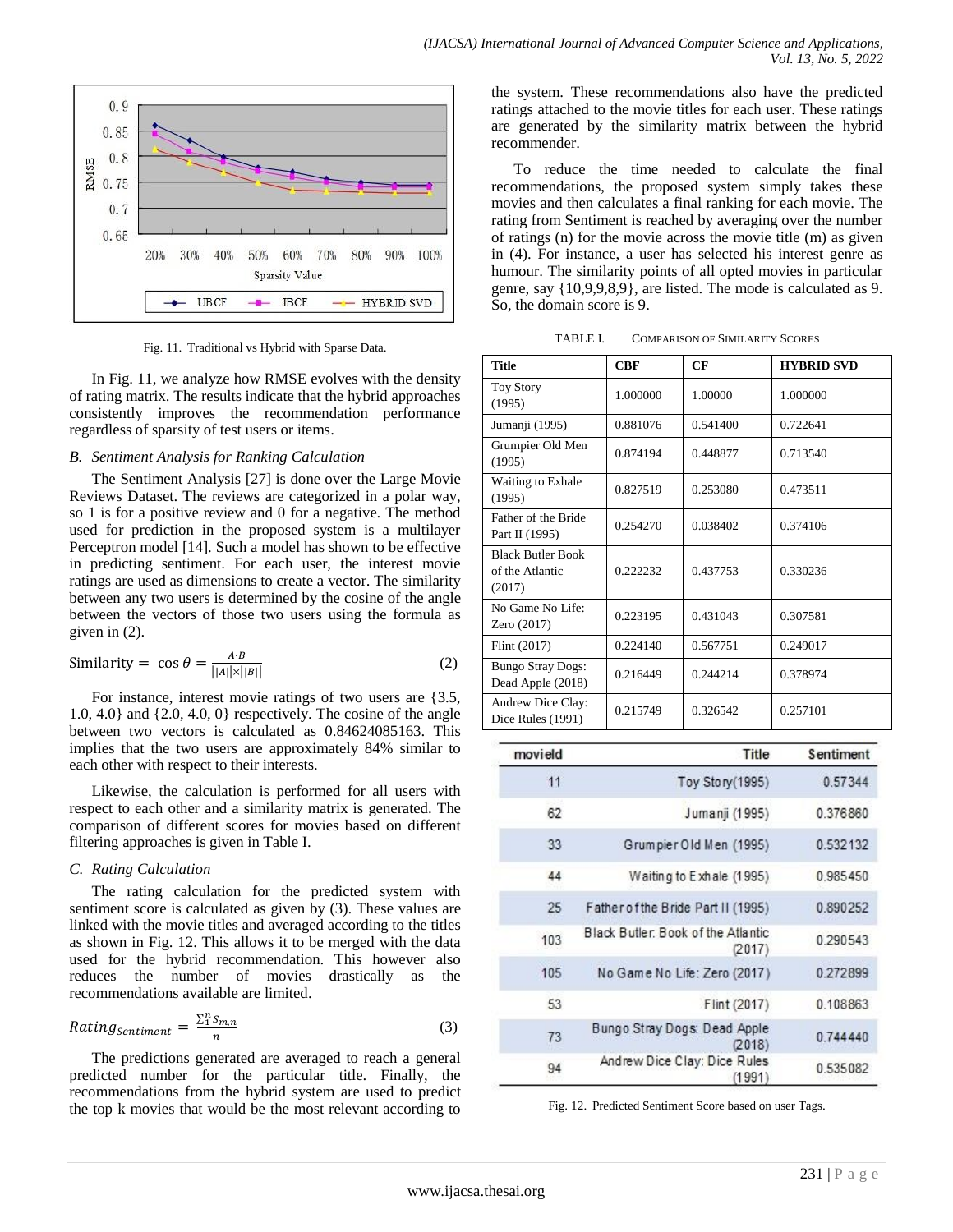The process is repeated for all the preferred interests. Using the scores of the interest domains, rather than the raw input of all users alone, can give us a better similarity and the overall precision shall be increased to a certain extent. This final ranking is reached by adding the averaged sentiment score with the predicted ranking. This allows taking into account the sentiment rating without having to compare it with a huge number of movies. In this way, the impact of the sentiment analysis is still relevant but keeps the sorting of the movies from the larger dataset largely dependent on the output from the hybrid recommendations module. For testing the accuracy of the system, the metrics of precision and recall have been used.

For testing the accuracy of the system, the metrics of precision and recall have been used. These have been used by many other works to indicate how accurate the system is. Precision is the ratio between the True Positives (TP) and the total positives predicted by the system. Recall is the ratio between the True Positives and the total TP with False Negatives (FN). So, Precision gives a measure of how accurate the actual predictions are, while recall gives an idea of how many of the predications are actually being considered. F-Measure gives a great idea of accuracy. For F-Measure to be high, both precision and recall have to be high. Precision, recall and F-Measure all have values between 0 and 1. Equation 1 gives the equation for precision, recall and F-Measure [28]. Fig. 13 shows the performance of the proposed system based on accuracy for validation sets containing 1 million review ratings. Both the Precision and Recall are above 0.7 and this causes the average F-Measure to be 0.93, which is highly competitive with other similar systems as can be seen by the study. Table II shows the performance of the proposed system on different number of ratings.

As the results show the best F-Measure comes from the lower amount of ratings. As the number of ratings increases, precision is seen to increase, while recall gets lower. This causes a lower average F-Measure.

However, the accuracy is still very high. As we can see from the measures, the hybrid system itself takes a lot of time to compute the recommendations. However, the addition of the Sentiment Analysis adds very little time to the overall merged system. So, it is still keeping the time relatively low than if the Sentiment Analysis was used with the total system instead.

We conclude from these experiments that the proposed hybrid algorithm is effective at improving the quality of recommendations and accuracy of the proposed technique improved with sentiment score added.

TABLE II. PERFORMANCE MEASURES FOR DIFFERENT RATING COUNTS

| <b>Ratings Count</b> | <b>F-Measure</b> | <b>Recall</b> | <b>Precision</b> |  |
|----------------------|------------------|---------------|------------------|--|
| 20                   | 0.9304           | 0.791         | 0.877            |  |
| 40                   | 0.9334           | 0.728         | 0.861            |  |
| 60                   | 0.9147           | 0.719         | 0.852            |  |
| 80                   | 0.8012           | 0.7021        | 0.811            |  |



Fig. 13. Predicted Accuracy based on Sentiment Score.

#### V. CONCLUSION

In this paper a number of studies on recommendation were analyzed and a hybrid recommender system is proposed which works with a Sentiment Analysis model to filter the final results. This system focuses on keeping the computations lesser while still incorporating review data into the recommendations, which contains critical information about the opinions of the viewers. Hybrid SVD is used to generate effective movie recommendations, while a multilayer perceptron is used for Sentiment Analysis to optimize the accuracy level higher. The system performs competitively with other methods, while also incorporating written reviews. For future work, this proposed system might be tested further with a more comprehensive data, for generating recommendations.

## VI. FUTURE WORK

The limitation of our work is, we did not have the sentiment score merged with movie dataset. In future research work, we are interested in analyzing the various techniques of sentiment analysis with the respect to the different types of recommendation techniques.

#### **REFERENCES**

- [1] Eyjolfsdottir E, Tilak G, Li N (2010) MovieGEN: A Movie Recommendation System. Comput Sci Dep.
- [2] Brusilovsky P, Kobsa A (2007) The Adaptive Web.
- [3] Zhang Z, Zeng DD, Abbasi A, et al (2013) A random walk model for item recommendation in social tagging systems. ACM Trans Manag Inf Syst 4:. https://doi.org/10.1145/2490860.
- [4] Soni K, Goyal R, Vadera B, More S (2017) A Three Way Hybrid Movie Recommendation Syste. Int J Comput Appl 160:29–32. https://doi.org/10.5120/ijca2017913026.
- [5] B.Thorat P, M. Goudar R, Barve S (2015) Survey on Collaborative Filtering, Content-based Filtering and Hybrid Recommendation System. Int J Comput Appl 110:31–36. https://doi.org/10.5120/19308-0760.
- [6] Kirmemis O, Birturk A (2008) A content-based user model generation and optimization approach for movie recommendation. AAAI Work - Tech Rep WS-08-06:78–88.
- [7] Zenebe A, Norcio AF (2009) Representation, similarity measures and aggregation methods using fuzzy sets for content-based recommender systems. Fuzzy Sets Syst 160:76–94. https://doi.org/10.1016/j.fss.2008. 03.017.
- [8] Sarwar B, Karypis G, Konstan J, Riedl J (2001) Item-based collaborative filtering recommendation algorithms. Proc 10th Int Conf